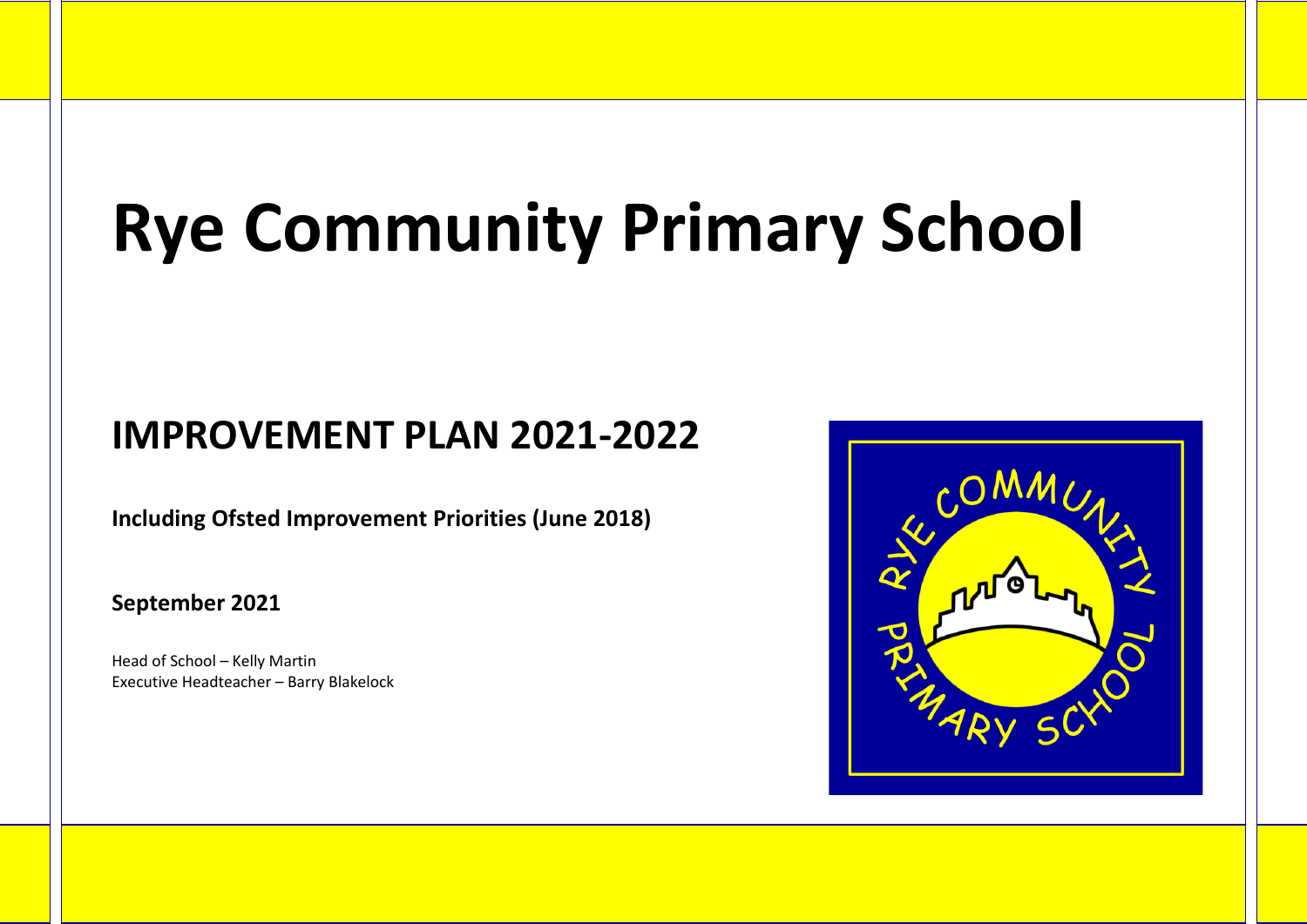

## Primary Ofsted Improvement Priorities

## **What does the primary school need to do to improve further?**

Trustees and leaders should take urgent action to improve the outcomes for disadvantaged pupils in key stages 1 and 2 by ensuring:

- There is a well-thought-out and evidenced pupil premium strategy;
- All specific pupil premium funding is used to improve the outcomes for disadvantaged pupils;
- Leaders and teachers plan and implement strategies that will help disadvantaged pupils catch up with their peers in reading, writing and mathematics;
- Trustees regularly monitor and evaluate the use of the pupil premium funding to check it is successfully being used for its intended purpose.

Improve the quality of teaching, learning and assessment so it is at least good by:

- Ensuring that assessment information is accurate;
- Using assessment information to plan learning that meets the needs of, and challenges, all groups of pupils;
- Tracking the progress of pupils from their starting points to check that those who have fallen behind are catching up and that the most able are challenged;
- Further developing teachers' practice when teaching mathematics so that learning includes an appropriate balance of fluency, problem solving and reasoning to help pupils deepen their mathematical understanding;
- Checking that pupils who have SEN and/or disabilities are given appropriate work and have the opportunity to work regularly with teachers as well as teaching assistants.

Improve leadership and management so it is at least good by:

- Ensuring that trustees systematically hold senior leaders to account for pupils' outcomes;
- Using a range of strategies to accurately evaluate the quality of teaching over time;
- Refining self-evaluation processes so they take greater account of the outcomes for different groups of pupils currently in the school, including those who are disadvantaged or have SEN and/or disabilities;
- Enhancing the provision for pupils who have SEN and/or disabilities so that they make good progress both in class and during any additional interventions;
- Making sure all middle leaders have the necessary skills and experience to fulfil their roles successfully.

An external review of the school's use of the pupil premium should be undertaken in order to assess how this aspect of leadership and management may be improved.

Ofsted Report, January 2018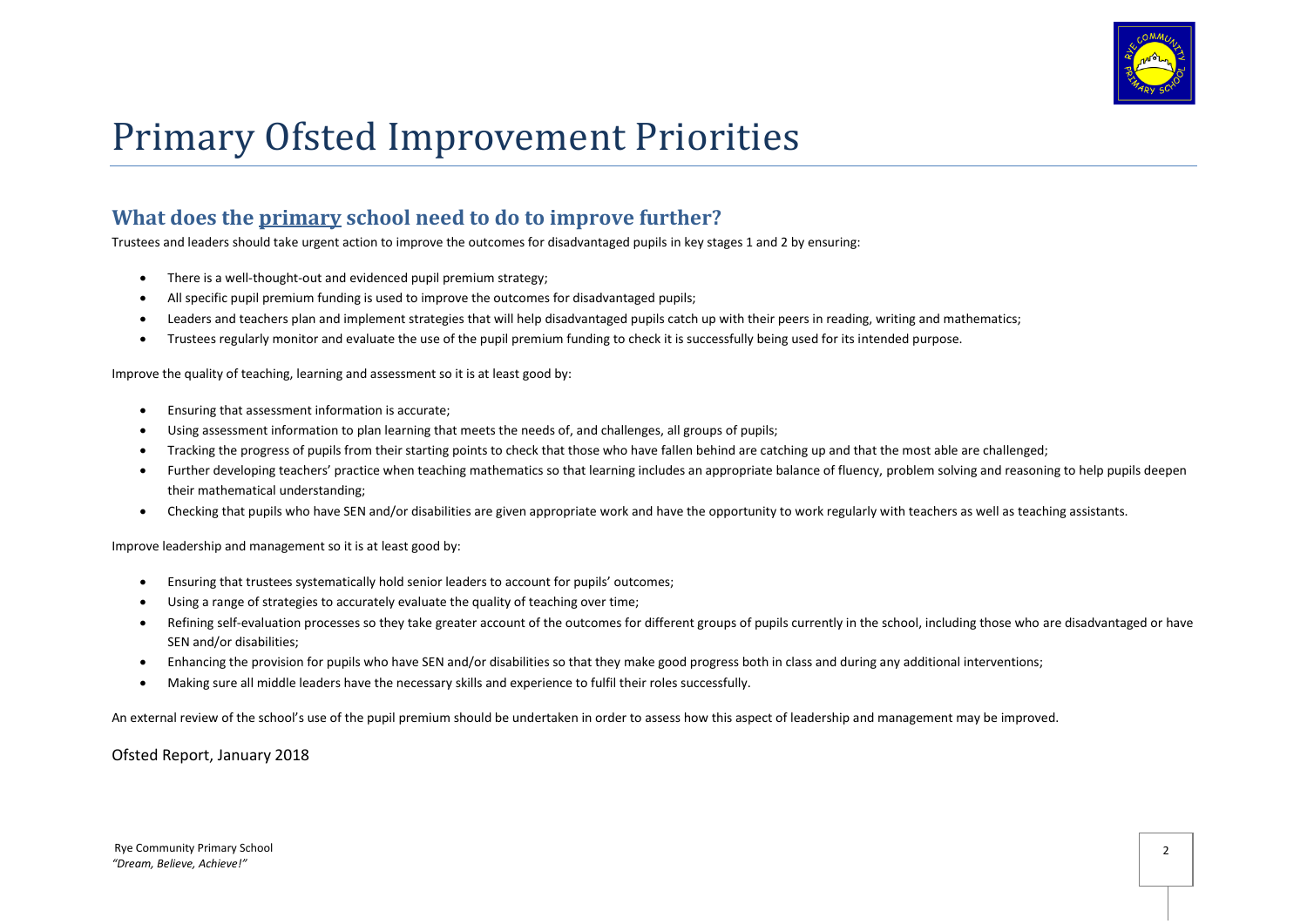

| STRATEGIC OBJECTIVE 1: IMPROVE EDUCATIONAL OUTCOMES FOR ALL LEARNERS                      |                                                                                                                                                       |                                                                                                                                                                                                                                                                                                                                                                                                                                                                                                                                                                                                                                                                                                                                                                                                                                                                                                                                                                                                                                                                                                                                                                                                                                                                                                                                                                                                                                                               |                                                                                                                                                                                                                                                                                                                                                                                                                                                                                                                                                                                                                                                                                                                                                                                                                                                                                                                                                                                                                                                                                                                                                                                                                                                                                                                                                                                                                                                                                                   |  |  |  |  |
|-------------------------------------------------------------------------------------------|-------------------------------------------------------------------------------------------------------------------------------------------------------|---------------------------------------------------------------------------------------------------------------------------------------------------------------------------------------------------------------------------------------------------------------------------------------------------------------------------------------------------------------------------------------------------------------------------------------------------------------------------------------------------------------------------------------------------------------------------------------------------------------------------------------------------------------------------------------------------------------------------------------------------------------------------------------------------------------------------------------------------------------------------------------------------------------------------------------------------------------------------------------------------------------------------------------------------------------------------------------------------------------------------------------------------------------------------------------------------------------------------------------------------------------------------------------------------------------------------------------------------------------------------------------------------------------------------------------------------------------|---------------------------------------------------------------------------------------------------------------------------------------------------------------------------------------------------------------------------------------------------------------------------------------------------------------------------------------------------------------------------------------------------------------------------------------------------------------------------------------------------------------------------------------------------------------------------------------------------------------------------------------------------------------------------------------------------------------------------------------------------------------------------------------------------------------------------------------------------------------------------------------------------------------------------------------------------------------------------------------------------------------------------------------------------------------------------------------------------------------------------------------------------------------------------------------------------------------------------------------------------------------------------------------------------------------------------------------------------------------------------------------------------------------------------------------------------------------------------------------------------|--|--|--|--|
| <b>Strategic</b>                                                                          | <b>Strategic Action</b>                                                                                                                               | How this will be achieved                                                                                                                                                                                                                                                                                                                                                                                                                                                                                                                                                                                                                                                                                                                                                                                                                                                                                                                                                                                                                                                                                                                                                                                                                                                                                                                                                                                                                                     | Impact                                                                                                                                                                                                                                                                                                                                                                                                                                                                                                                                                                                                                                                                                                                                                                                                                                                                                                                                                                                                                                                                                                                                                                                                                                                                                                                                                                                                                                                                                            |  |  |  |  |
|                                                                                           |                                                                                                                                                       | TAKE ALL NECESSARY ACTION TO RE-ESTABLISH HIGH QUALITY EDUCATION IN LIGHT OF THE CORONAVIRUS PANDEMIC.                                                                                                                                                                                                                                                                                                                                                                                                                                                                                                                                                                                                                                                                                                                                                                                                                                                                                                                                                                                                                                                                                                                                                                                                                                                                                                                                                        |                                                                                                                                                                                                                                                                                                                                                                                                                                                                                                                                                                                                                                                                                                                                                                                                                                                                                                                                                                                                                                                                                                                                                                                                                                                                                                                                                                                                                                                                                                   |  |  |  |  |
| Develop<br><b>Quality First</b><br>teaching that<br>leads to<br>continual<br>improvement. | Complete the<br>implementation of<br>curriculum which<br>reflects both the<br>ethos of our school,<br>vision and values<br>and those of the<br>Trust. | Review and enhance all aspects of learning related to reading acquisition, widening<br>а.<br>experience and reading for pleasure so all pupils, including the most vulnerable,<br>can access all areas of learning. Ensuring learners of all ages have regular<br>opportunities to read high-quality age appropriate books.<br>b.<br>Strengthen the teaching of White Rose Mathematics and the mastery approach.<br>Refining the teaching of Maths to ensure maximum opportunities to ensure gaps in<br>knowledge are closed.<br>Develop subject leadership roles, so all leaders contribute effectively to curriculum<br>c.<br>planning and practise.<br>Planning strengthened with explicit cross-curricular links in place to enhance<br>d.<br>English and Maths teaching.<br>Strategies which raise the levels of challenge in lessons are planned and<br>e.<br>implemented across the school.<br>Improve the outdoor environments to enhance curriculum offer and learning<br>environment provision.<br>Parent partnership strengthened.<br>g.<br>Colleagues develop the curriculum in line with the mission, vision and values of the<br>h.<br>academy.<br>To ensure that all staff understand the intent, implementation and impact of the<br>new EYFS reforms and the foundation for which they build knowledge, skills and<br>understanding for continual development throughout all stages and areas of the<br>progressive whole school curriculum. | Reading skills will have developed as a result of both reading for<br>a.<br>pleasure and targeted teaching of reading skills.<br>Teachers can teach a mastery curriculum with increasing levels of<br>b.<br>confidence and competence resulting in a knowledge gaps closing and<br>higher levels of numeracy evident across all pupil groups as a direct<br>result of Mastery teaching.<br>Strong subject leadership results in a planned for curriculum which<br>c.<br>develops knowledge and skills for all groups of pupils and subject<br>leaders are able to lead their subject well to ensure continual<br>improvement.<br>English and Maths skills are embedded across all areas of the<br>d.<br>Curriculum and this is evident in the quality of transferrable skills<br>from English and Maths into other subject areas.<br>Pupils are making accelerated progress and deepening their skills and<br>e.<br>knowledge across a wide range of subjects as a direct impact of the<br>increased challenge in lessons.<br>Learning is richer and more engaging due to Improvements in outdoor<br>learning provision.<br>Parents are increasingly involved in their children's education and<br>speak positively about the school.<br>All stakeholders can converse how the curriculum offer has been<br>h.<br>developed in line with the mission, values and vision of the academy<br>and to what positive effect.<br>The new EYFS curriculum has had a positive impact on pupil<br>outcomes. |  |  |  |  |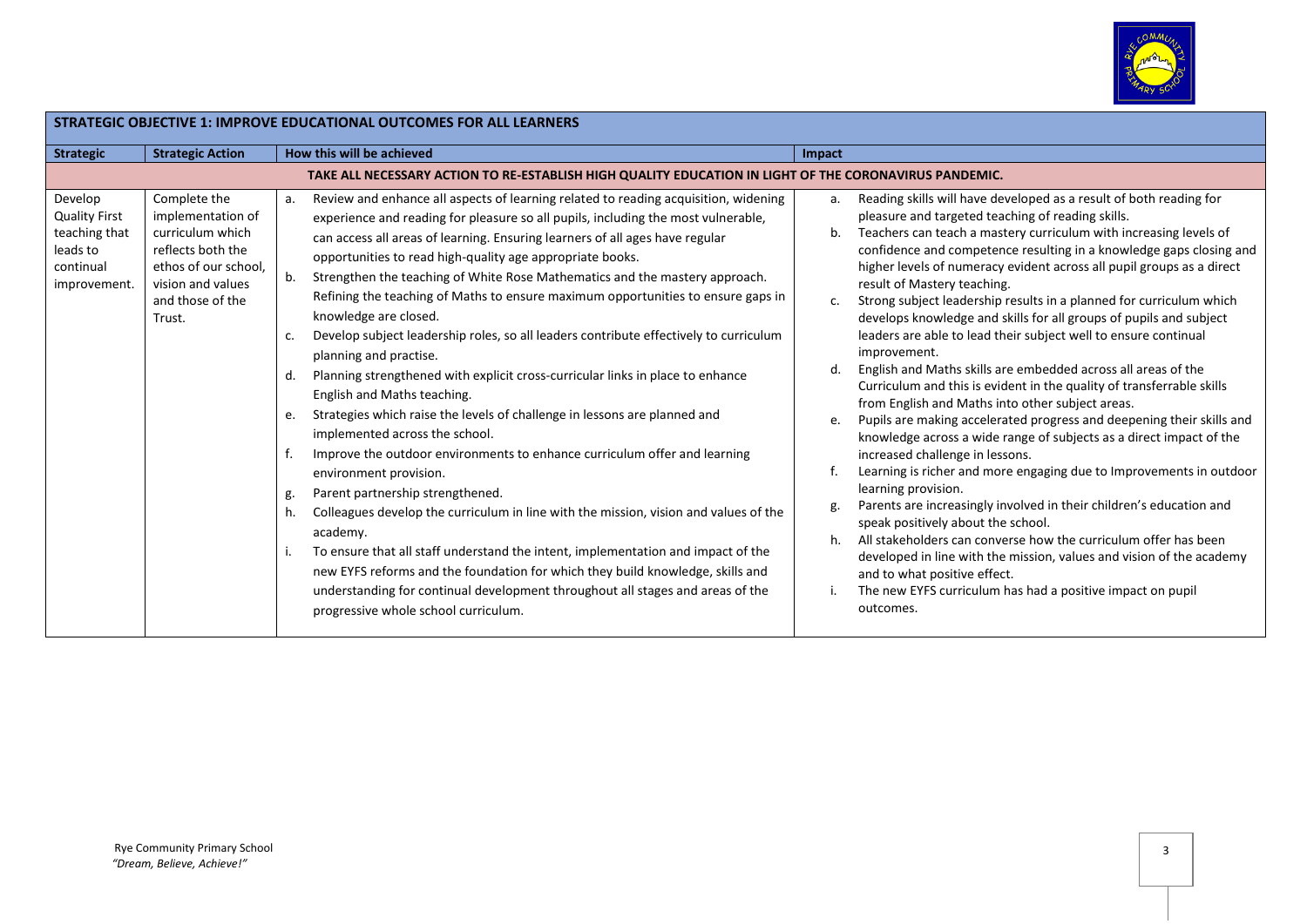

| Develop<br><b>Quality First</b><br>teaching that<br>leads to<br>continual<br>improvement. | Prioritise strategies<br>focused on<br>individuals' learning<br>potential, including<br>enhanced<br>assessment<br>practices to<br>maintain high<br>quality education<br>for all. | а.<br>b.<br>c.<br>d.<br>e.<br>g. | Effective transition strategies, expectations and information between teachers,<br>classes, years and phases enabling all pupils to continually progress well in their<br>learning and development.<br>Embedding of the Village approach in EYFS, strengthens the cohesion between<br>Pugwash nursery and the Reception classes.<br>All teachers use, share and record planned objectives and ongoing assessment to<br>check pupils' understanding in order to inform teaching, help pupils embed and<br>use knowledge fluently and develop understanding.<br>Middle leaders (phase and subject) take ownership of assessment data and next<br>steps. Feedback and assessment practices are refined.<br>Middle leaders monitoring ensures that support, challenge and intervention is put<br>in place effectively.<br>Moderation practices enable teachers to recognise and teach to the expected<br>standards. Teachers have a shared understanding of both minimum expectation<br>and aspirations for all pupils and how to achieve these.<br>Pupils, parents and teachers have a clear understanding of the knowledge and<br>skills all pupils are expected to acquire at each stage of their learning journey and<br>how this is exhibited at each national curriculum endpoint. | а.<br>b.<br>d.<br>e.<br>g. | The content and pace of learning has continued momentum as a<br>result of quality transition and all children's needs are met<br>appropriately as a result of this.<br>As a result of the Village approach a greater number of pupils meet<br>ARE.<br>A4L strategies are resulting in the closing of learning gaps and an<br>increased pace of learning.<br>Middle leaders understand their role in using data to improve<br>outcomes and are able to use this data to support and challenge<br>their teams to ultimate improve the quality of T and L and improve<br>outcomes.<br>Middle leaders understand their role in using improve outcomes and<br>are able to use this data to support and challenge their teams to<br>ultimate improve the quality of T and L and improve outcomes.<br>Expectations are aligned and understood across the school; leading to<br>clear progression and high expectations for all pupils regardless of<br>their starting point.<br>All stakeholders understand the expectations of each end point and<br>work cohesively to attain them |
|-------------------------------------------------------------------------------------------|----------------------------------------------------------------------------------------------------------------------------------------------------------------------------------|----------------------------------|--------------------------------------------------------------------------------------------------------------------------------------------------------------------------------------------------------------------------------------------------------------------------------------------------------------------------------------------------------------------------------------------------------------------------------------------------------------------------------------------------------------------------------------------------------------------------------------------------------------------------------------------------------------------------------------------------------------------------------------------------------------------------------------------------------------------------------------------------------------------------------------------------------------------------------------------------------------------------------------------------------------------------------------------------------------------------------------------------------------------------------------------------------------------------------------------------------------------------------------------------------------------------------------|----------------------------|-------------------------------------------------------------------------------------------------------------------------------------------------------------------------------------------------------------------------------------------------------------------------------------------------------------------------------------------------------------------------------------------------------------------------------------------------------------------------------------------------------------------------------------------------------------------------------------------------------------------------------------------------------------------------------------------------------------------------------------------------------------------------------------------------------------------------------------------------------------------------------------------------------------------------------------------------------------------------------------------------------------------------------------------------------------------------------|
|-------------------------------------------------------------------------------------------|----------------------------------------------------------------------------------------------------------------------------------------------------------------------------------|----------------------------------|--------------------------------------------------------------------------------------------------------------------------------------------------------------------------------------------------------------------------------------------------------------------------------------------------------------------------------------------------------------------------------------------------------------------------------------------------------------------------------------------------------------------------------------------------------------------------------------------------------------------------------------------------------------------------------------------------------------------------------------------------------------------------------------------------------------------------------------------------------------------------------------------------------------------------------------------------------------------------------------------------------------------------------------------------------------------------------------------------------------------------------------------------------------------------------------------------------------------------------------------------------------------------------------|----------------------------|-------------------------------------------------------------------------------------------------------------------------------------------------------------------------------------------------------------------------------------------------------------------------------------------------------------------------------------------------------------------------------------------------------------------------------------------------------------------------------------------------------------------------------------------------------------------------------------------------------------------------------------------------------------------------------------------------------------------------------------------------------------------------------------------------------------------------------------------------------------------------------------------------------------------------------------------------------------------------------------------------------------------------------------------------------------------------------|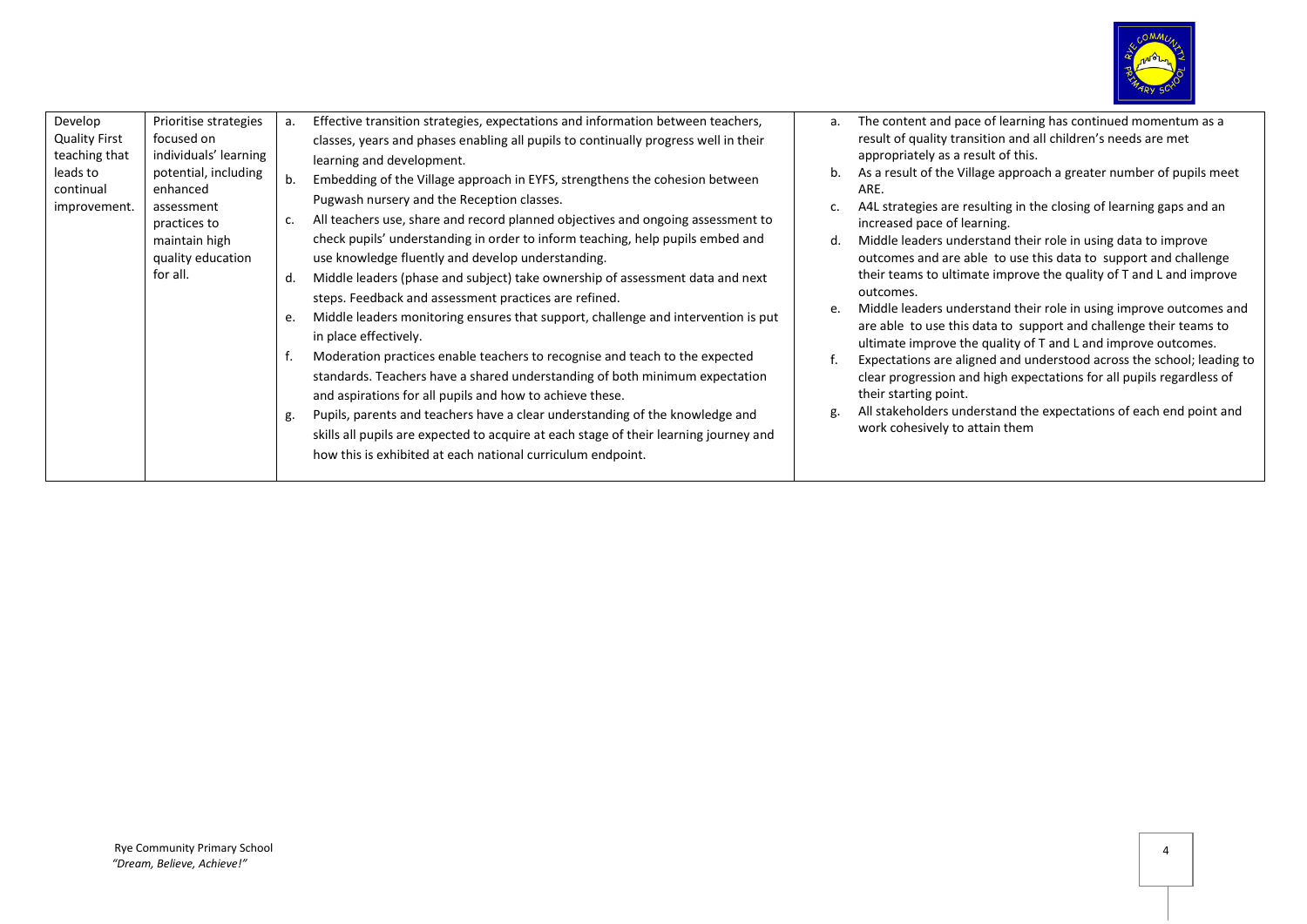

| Develop<br>Develop strategy for learners with SEND, EAL and those who are disadvantaged<br>Improve outcomes<br>The gap for the disadvantaged groups is decreasing.<br>а.<br>a.<br>including enhanced information, advice and guidance to raise ambition for all<br><b>Quality First</b><br>for vulnerable<br>This particular group of children have made accelerated progress and<br>b.<br>teaching that<br>learners, particularly in light of any developmental plateauing due to COVID<br>have deepened their knowledge and skills by the application of<br>learners through<br>leads to<br>strong leadership<br>lockdown.<br>learning in different contexts.<br>and collaboration.<br>Robust assessment data is used to implement strategies that raise the levels of<br>continual<br>Behaviour for learning is improved resulting in better progress in<br>b.<br>C.<br>challenge in lessons for the most-able pupils and those with Prior higher<br>lessons, general behaviour is improved with fewer behaviour<br>improvement.<br>incidents recorded by staff members. PA and FTE numbers are<br>attainment.<br>Implement effective mental health and wellbeing strategies for all pupils - by<br>reducing.<br>c.<br>Attendance and Punctuality have improved for all groups included the<br>continuing to develop 'Therapeutic Thinking' approach to improve behaviour<br>d.<br>management, drive behaviour for learning, improve attendance, including for PA<br>most vulnerable groups and this is having a positive impact on<br>group and reduce the number of FTE. Pupil wellbeing is recognised as an integral<br>improved academic outcomes.<br>part of school improvement and facilitates the raising of academic standards.<br>Children's engagement and enjoyment levels are increased<br>e.<br>Improve attendance and punctuality for all pupils with a focus on priority groups;<br>(evidenced through pupil voice). Incidents of poor playtime behaviour<br>d.<br>SEND, PP and PA (especially in light of school closure as these key vulnerable<br>are reduced as a result of enrichment. Children demonstrate more<br>groups are disproportionately affected by absence and exclusions, prior to COVID<br>positive social and physical skills as a result of active team games.<br>and exacerbated by COVID).<br>Dream, Believe and Achieve is an ethos which permeates every area<br>Staff trained in positive play assisting pupils to manage conflict in a constructive<br>of school life and raises aspirations and achievements for all key<br>e.<br>way on the playground and to engage children in more activities which will allow<br>stakeholders.<br>them to practise and develop core strands such as teamwork, friendship, exercise,<br>the sports premium strategy supports this work.<br>All stakeholders understand the vision of the school is to ensure that all pupils<br>"dream, believe and achieve." |  |  |  |
|------------------------------------------------------------------------------------------------------------------------------------------------------------------------------------------------------------------------------------------------------------------------------------------------------------------------------------------------------------------------------------------------------------------------------------------------------------------------------------------------------------------------------------------------------------------------------------------------------------------------------------------------------------------------------------------------------------------------------------------------------------------------------------------------------------------------------------------------------------------------------------------------------------------------------------------------------------------------------------------------------------------------------------------------------------------------------------------------------------------------------------------------------------------------------------------------------------------------------------------------------------------------------------------------------------------------------------------------------------------------------------------------------------------------------------------------------------------------------------------------------------------------------------------------------------------------------------------------------------------------------------------------------------------------------------------------------------------------------------------------------------------------------------------------------------------------------------------------------------------------------------------------------------------------------------------------------------------------------------------------------------------------------------------------------------------------------------------------------------------------------------------------------------------------------------------------------------------------------------------------------------------------------------------------------------------------------------------------------------------------------------------------------------------------------------------------------------------------------------------------------------------------------------------------------------------------------------------------------------------------------------------------------------------------------------------------------------------------------------------------------------------------------------------------------------------------------------------------------------------------------------------------------------------------------------------------|--|--|--|
|                                                                                                                                                                                                                                                                                                                                                                                                                                                                                                                                                                                                                                                                                                                                                                                                                                                                                                                                                                                                                                                                                                                                                                                                                                                                                                                                                                                                                                                                                                                                                                                                                                                                                                                                                                                                                                                                                                                                                                                                                                                                                                                                                                                                                                                                                                                                                                                                                                                                                                                                                                                                                                                                                                                                                                                                                                                                                                                                                |  |  |  |
|                                                                                                                                                                                                                                                                                                                                                                                                                                                                                                                                                                                                                                                                                                                                                                                                                                                                                                                                                                                                                                                                                                                                                                                                                                                                                                                                                                                                                                                                                                                                                                                                                                                                                                                                                                                                                                                                                                                                                                                                                                                                                                                                                                                                                                                                                                                                                                                                                                                                                                                                                                                                                                                                                                                                                                                                                                                                                                                                                |  |  |  |
|                                                                                                                                                                                                                                                                                                                                                                                                                                                                                                                                                                                                                                                                                                                                                                                                                                                                                                                                                                                                                                                                                                                                                                                                                                                                                                                                                                                                                                                                                                                                                                                                                                                                                                                                                                                                                                                                                                                                                                                                                                                                                                                                                                                                                                                                                                                                                                                                                                                                                                                                                                                                                                                                                                                                                                                                                                                                                                                                                |  |  |  |
|                                                                                                                                                                                                                                                                                                                                                                                                                                                                                                                                                                                                                                                                                                                                                                                                                                                                                                                                                                                                                                                                                                                                                                                                                                                                                                                                                                                                                                                                                                                                                                                                                                                                                                                                                                                                                                                                                                                                                                                                                                                                                                                                                                                                                                                                                                                                                                                                                                                                                                                                                                                                                                                                                                                                                                                                                                                                                                                                                |  |  |  |
|                                                                                                                                                                                                                                                                                                                                                                                                                                                                                                                                                                                                                                                                                                                                                                                                                                                                                                                                                                                                                                                                                                                                                                                                                                                                                                                                                                                                                                                                                                                                                                                                                                                                                                                                                                                                                                                                                                                                                                                                                                                                                                                                                                                                                                                                                                                                                                                                                                                                                                                                                                                                                                                                                                                                                                                                                                                                                                                                                |  |  |  |
|                                                                                                                                                                                                                                                                                                                                                                                                                                                                                                                                                                                                                                                                                                                                                                                                                                                                                                                                                                                                                                                                                                                                                                                                                                                                                                                                                                                                                                                                                                                                                                                                                                                                                                                                                                                                                                                                                                                                                                                                                                                                                                                                                                                                                                                                                                                                                                                                                                                                                                                                                                                                                                                                                                                                                                                                                                                                                                                                                |  |  |  |
|                                                                                                                                                                                                                                                                                                                                                                                                                                                                                                                                                                                                                                                                                                                                                                                                                                                                                                                                                                                                                                                                                                                                                                                                                                                                                                                                                                                                                                                                                                                                                                                                                                                                                                                                                                                                                                                                                                                                                                                                                                                                                                                                                                                                                                                                                                                                                                                                                                                                                                                                                                                                                                                                                                                                                                                                                                                                                                                                                |  |  |  |
|                                                                                                                                                                                                                                                                                                                                                                                                                                                                                                                                                                                                                                                                                                                                                                                                                                                                                                                                                                                                                                                                                                                                                                                                                                                                                                                                                                                                                                                                                                                                                                                                                                                                                                                                                                                                                                                                                                                                                                                                                                                                                                                                                                                                                                                                                                                                                                                                                                                                                                                                                                                                                                                                                                                                                                                                                                                                                                                                                |  |  |  |
|                                                                                                                                                                                                                                                                                                                                                                                                                                                                                                                                                                                                                                                                                                                                                                                                                                                                                                                                                                                                                                                                                                                                                                                                                                                                                                                                                                                                                                                                                                                                                                                                                                                                                                                                                                                                                                                                                                                                                                                                                                                                                                                                                                                                                                                                                                                                                                                                                                                                                                                                                                                                                                                                                                                                                                                                                                                                                                                                                |  |  |  |
|                                                                                                                                                                                                                                                                                                                                                                                                                                                                                                                                                                                                                                                                                                                                                                                                                                                                                                                                                                                                                                                                                                                                                                                                                                                                                                                                                                                                                                                                                                                                                                                                                                                                                                                                                                                                                                                                                                                                                                                                                                                                                                                                                                                                                                                                                                                                                                                                                                                                                                                                                                                                                                                                                                                                                                                                                                                                                                                                                |  |  |  |
|                                                                                                                                                                                                                                                                                                                                                                                                                                                                                                                                                                                                                                                                                                                                                                                                                                                                                                                                                                                                                                                                                                                                                                                                                                                                                                                                                                                                                                                                                                                                                                                                                                                                                                                                                                                                                                                                                                                                                                                                                                                                                                                                                                                                                                                                                                                                                                                                                                                                                                                                                                                                                                                                                                                                                                                                                                                                                                                                                |  |  |  |
|                                                                                                                                                                                                                                                                                                                                                                                                                                                                                                                                                                                                                                                                                                                                                                                                                                                                                                                                                                                                                                                                                                                                                                                                                                                                                                                                                                                                                                                                                                                                                                                                                                                                                                                                                                                                                                                                                                                                                                                                                                                                                                                                                                                                                                                                                                                                                                                                                                                                                                                                                                                                                                                                                                                                                                                                                                                                                                                                                |  |  |  |
|                                                                                                                                                                                                                                                                                                                                                                                                                                                                                                                                                                                                                                                                                                                                                                                                                                                                                                                                                                                                                                                                                                                                                                                                                                                                                                                                                                                                                                                                                                                                                                                                                                                                                                                                                                                                                                                                                                                                                                                                                                                                                                                                                                                                                                                                                                                                                                                                                                                                                                                                                                                                                                                                                                                                                                                                                                                                                                                                                |  |  |  |
|                                                                                                                                                                                                                                                                                                                                                                                                                                                                                                                                                                                                                                                                                                                                                                                                                                                                                                                                                                                                                                                                                                                                                                                                                                                                                                                                                                                                                                                                                                                                                                                                                                                                                                                                                                                                                                                                                                                                                                                                                                                                                                                                                                                                                                                                                                                                                                                                                                                                                                                                                                                                                                                                                                                                                                                                                                                                                                                                                |  |  |  |
|                                                                                                                                                                                                                                                                                                                                                                                                                                                                                                                                                                                                                                                                                                                                                                                                                                                                                                                                                                                                                                                                                                                                                                                                                                                                                                                                                                                                                                                                                                                                                                                                                                                                                                                                                                                                                                                                                                                                                                                                                                                                                                                                                                                                                                                                                                                                                                                                                                                                                                                                                                                                                                                                                                                                                                                                                                                                                                                                                |  |  |  |
|                                                                                                                                                                                                                                                                                                                                                                                                                                                                                                                                                                                                                                                                                                                                                                                                                                                                                                                                                                                                                                                                                                                                                                                                                                                                                                                                                                                                                                                                                                                                                                                                                                                                                                                                                                                                                                                                                                                                                                                                                                                                                                                                                                                                                                                                                                                                                                                                                                                                                                                                                                                                                                                                                                                                                                                                                                                                                                                                                |  |  |  |
|                                                                                                                                                                                                                                                                                                                                                                                                                                                                                                                                                                                                                                                                                                                                                                                                                                                                                                                                                                                                                                                                                                                                                                                                                                                                                                                                                                                                                                                                                                                                                                                                                                                                                                                                                                                                                                                                                                                                                                                                                                                                                                                                                                                                                                                                                                                                                                                                                                                                                                                                                                                                                                                                                                                                                                                                                                                                                                                                                |  |  |  |
|                                                                                                                                                                                                                                                                                                                                                                                                                                                                                                                                                                                                                                                                                                                                                                                                                                                                                                                                                                                                                                                                                                                                                                                                                                                                                                                                                                                                                                                                                                                                                                                                                                                                                                                                                                                                                                                                                                                                                                                                                                                                                                                                                                                                                                                                                                                                                                                                                                                                                                                                                                                                                                                                                                                                                                                                                                                                                                                                                |  |  |  |
|                                                                                                                                                                                                                                                                                                                                                                                                                                                                                                                                                                                                                                                                                                                                                                                                                                                                                                                                                                                                                                                                                                                                                                                                                                                                                                                                                                                                                                                                                                                                                                                                                                                                                                                                                                                                                                                                                                                                                                                                                                                                                                                                                                                                                                                                                                                                                                                                                                                                                                                                                                                                                                                                                                                                                                                                                                                                                                                                                |  |  |  |
|                                                                                                                                                                                                                                                                                                                                                                                                                                                                                                                                                                                                                                                                                                                                                                                                                                                                                                                                                                                                                                                                                                                                                                                                                                                                                                                                                                                                                                                                                                                                                                                                                                                                                                                                                                                                                                                                                                                                                                                                                                                                                                                                                                                                                                                                                                                                                                                                                                                                                                                                                                                                                                                                                                                                                                                                                                                                                                                                                |  |  |  |
|                                                                                                                                                                                                                                                                                                                                                                                                                                                                                                                                                                                                                                                                                                                                                                                                                                                                                                                                                                                                                                                                                                                                                                                                                                                                                                                                                                                                                                                                                                                                                                                                                                                                                                                                                                                                                                                                                                                                                                                                                                                                                                                                                                                                                                                                                                                                                                                                                                                                                                                                                                                                                                                                                                                                                                                                                                                                                                                                                |  |  |  |
|                                                                                                                                                                                                                                                                                                                                                                                                                                                                                                                                                                                                                                                                                                                                                                                                                                                                                                                                                                                                                                                                                                                                                                                                                                                                                                                                                                                                                                                                                                                                                                                                                                                                                                                                                                                                                                                                                                                                                                                                                                                                                                                                                                                                                                                                                                                                                                                                                                                                                                                                                                                                                                                                                                                                                                                                                                                                                                                                                |  |  |  |
|                                                                                                                                                                                                                                                                                                                                                                                                                                                                                                                                                                                                                                                                                                                                                                                                                                                                                                                                                                                                                                                                                                                                                                                                                                                                                                                                                                                                                                                                                                                                                                                                                                                                                                                                                                                                                                                                                                                                                                                                                                                                                                                                                                                                                                                                                                                                                                                                                                                                                                                                                                                                                                                                                                                                                                                                                                                                                                                                                |  |  |  |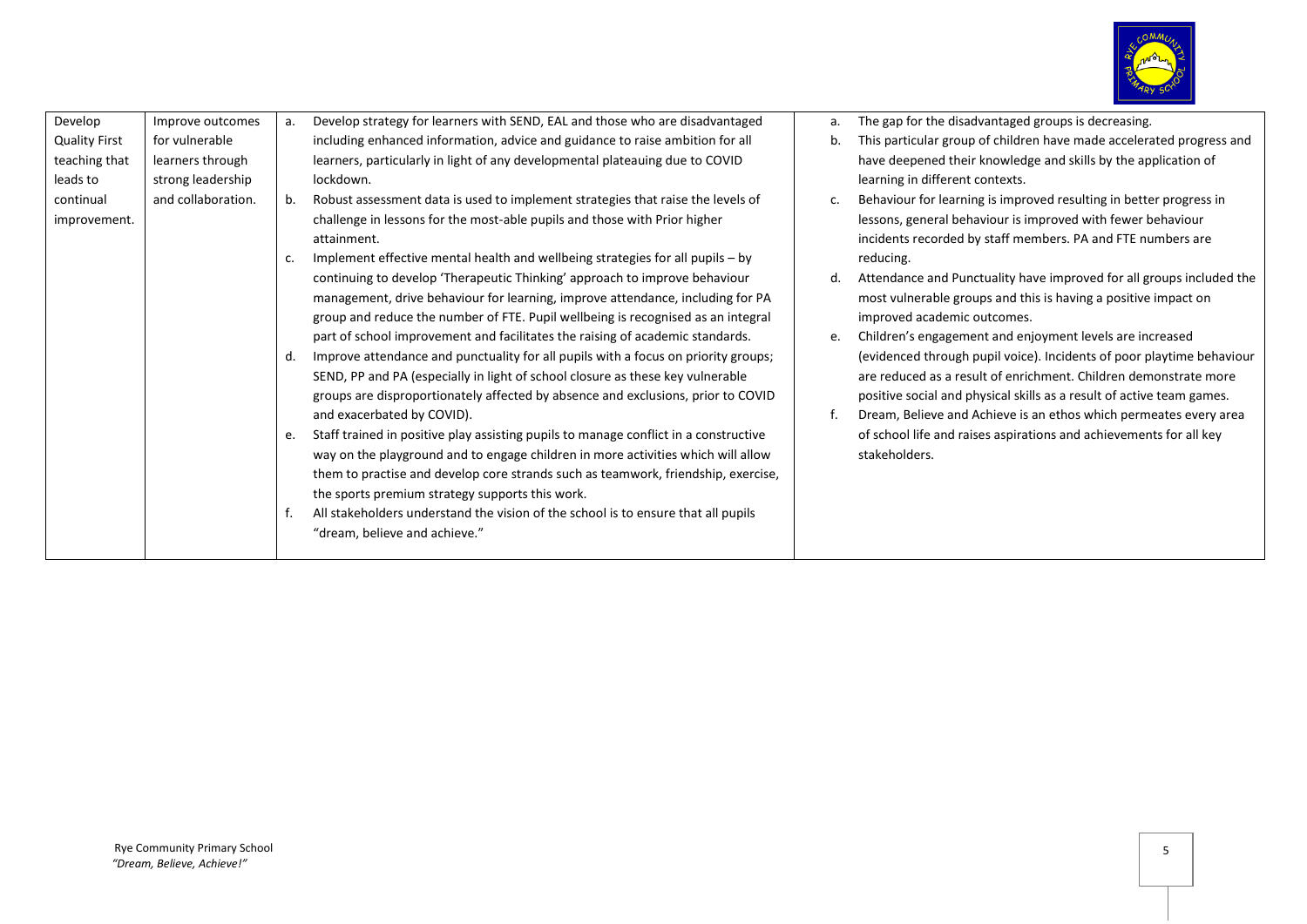

| Attract, recruit | Continued                 | а. | Mentoring and professional coaching are in place to support colleagues and          | a. | Colleagues feel supported and have trialled a range of new strategies |
|------------------|---------------------------|----|-------------------------------------------------------------------------------------|----|-----------------------------------------------------------------------|
| and retain       | investment in             |    | develop practice, within a coaching culture.                                        |    | to develop their practice.                                            |
| colleagues of    | effective                 | b. | Colleagues have clear CPD opportunities arising from the annual appraisal process   | b. | Colleagues feel invested in and as a result of CPD investment their   |
| the highest      | professional              |    | and are given time to fulfil these.                                                 |    | practice is improving and is more secure.                             |
| standard.        | development,<br>colleague | c. | Provide professional support, coaching and mentoring for all colleagues to embed    | c. | High quality training has been implemented and developed across the   |
|                  | induction and             |    | the curriculum delivery and associated pedagogies. Strategies to invest in staff    |    | school- ensuring a cohesive and equitable approach to school          |
|                  | wellbeing.                |    | professional development and wellbeing are in place to ensure that staff can be     |    | improvement.                                                          |
|                  |                           |    | up-skilled and developed in a supportive culture, Tom Sherrington's "Walk-Thru"     |    |                                                                       |
|                  |                           |    | process is a key part of this.                                                      |    |                                                                       |
|                  | Develop a stable          | d. | A well-thought out strategy for rapidly improving the quality of teaching, learning |    | The quality of Teaching, Learning and Assessment is improved across   |
|                  | and highly                |    | and assessment using evidence-based initiatives and proven intervention.            |    | the school.                                                           |
|                  | effective                 | e. | Training of middle leaders ensuring consistent approaches and expectations across   | e. | Middle leaders demonstrate that through their leadership, they have   |
|                  | community of              |    | this group, has an increasingly positive impact on pupil outcomes and on the        |    | been able to have a positive impact on QTL and pupil outcomes as      |
|                  | leaders and               |    | overall quality of teaching.                                                        |    | evidenced by their appraisal, fulfilment of SIP priorities.           |
|                  | classroom                 |    | Leaders plan and implement strategies, including curriculum design, which raise     |    | All groups of learners have the opportunity to access a broad         |
|                  | practitioners.            |    | the levels of challenge in lessons for the most able students and offer support for |    | curriculum which is appropriately pitched to ensure that learners of  |
|                  |                           |    | those chn who are academically less able.                                           |    | all abilities are able to make good progress.                         |
|                  |                           | g. | Leaders plan and implement strategies that will help students with low levels of    |    | The knowledge and skills gap for pupils with lower levels of literacy |
|                  |                           |    | literacy and numeracy to catch up with their peers.                                 |    | and numeracy is closing.                                              |
|                  |                           |    |                                                                                     |    |                                                                       |
|                  | Improve wellbeing         |    |                                                                                     |    |                                                                       |
|                  | and reduce                | h. | Academy systems will ensure that a healthy work-life balance is obtainable for all  | h. | Colleagues report higher satisfaction levels in relation to work/life |
|                  | workload across           |    | colleagues and promotes colleague's wellbeing.                                      |    | balance.                                                              |
|                  | the school.               |    | Colleagues' well-being and mental-health is promoted through implementation of      |    | Colleagues recognise that at school and Trust level, their mental     |
|                  |                           |    | the trust strategy.                                                                 |    | health and wellbeing is supported well.                               |